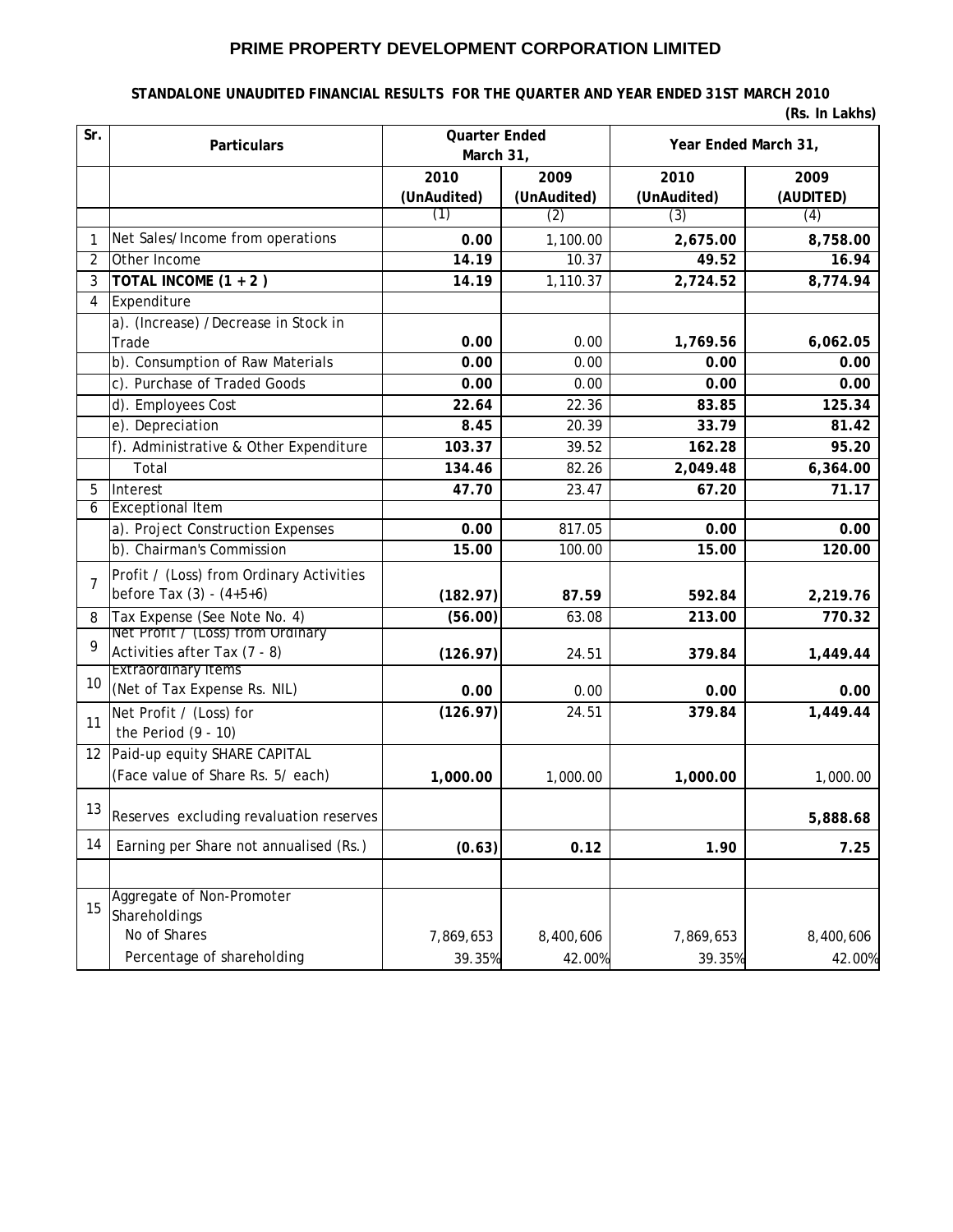# **PRIME PROPERTY DEVELOPMENT CORPORATION LIMITED**

| 16 | Promoters & promoter group<br>Shareholding<br>a) Pledged / Encumbered |            |            |              |            |
|----|-----------------------------------------------------------------------|------------|------------|--------------|------------|
|    | - Number of Shares                                                    | <b>NIL</b> | <b>NIL</b> | <b>NIL</b>   | <b>NIL</b> |
|    | - Percentage of shares (Total                                         |            |            |              |            |
|    | Promoter group)                                                       | <b>NIL</b> | NIL        | <b>NIL</b>   | NIL        |
|    | - Percentage of Shares (Total Share                                   |            |            |              |            |
|    | Capital)                                                              | NIL        | NIL        | <b>NIL</b>   | NIL        |
|    | b) Non - Encumbered                                                   |            |            |              |            |
|    | -- Number of Shares                                                   | 12,130,347 | 11,599,394 | 12, 130, 347 | 11,599,394 |
|    | -- Percentage of Shares (Total Promoter                               |            |            |              |            |
|    | group)                                                                | 60.65%     | 58.00%     | 60.65%       | 58.00%     |
|    | -- Percentage of Shares (Total Share                                  |            |            |              |            |
|    | Capital)                                                              | 100.00%    | 100.00%    | 100.00%      | 100.00%    |